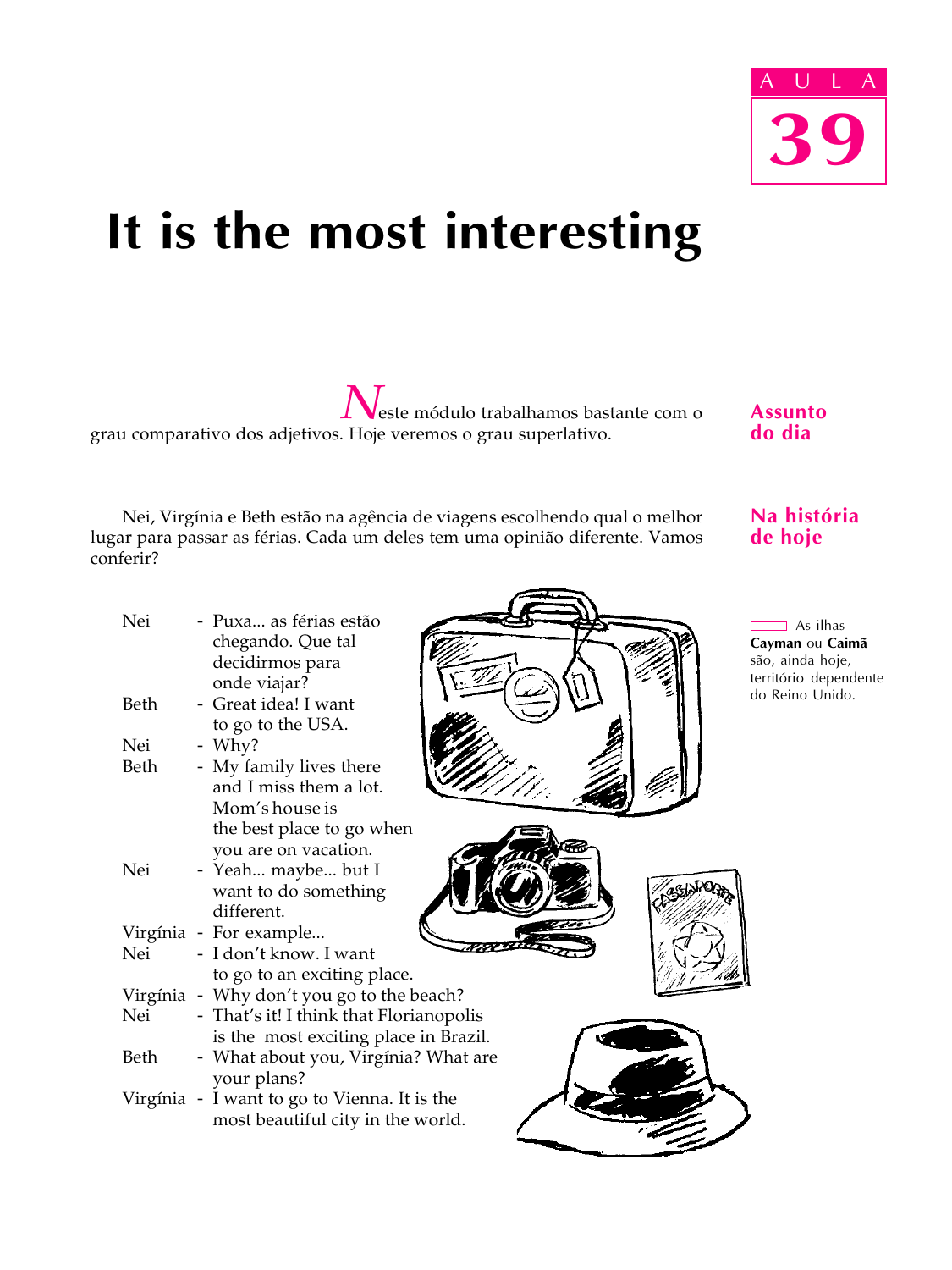# Apresentação

Quando comparamos uma coisa com outra usamos o grau comparativo dos adjetivos.

Exemplo: Vienna is **more beautiful than** New York

Vienna, uma cidade na Áustria, está sendo comparada a New York, uma cidade que fica nos Estados Unidos.

 Já quando comparamos uma coisa com todas as outras usamos o grau superlativo.

Exemplo: Vienna is the most beautiful city in the world.

Nessa frase, Virgínia estava comparando Viena, uma cidade na Austria, a todas as outras cidades do mundo.

O grau superlativo dos adjetivos em inglês é bastante simples:

Usamos the antes do adjetivo, que recebe a terminação -est, para adjetivos curtos - de uma ou duas sílabas - terminados em y.

Exemplo: fast  $\circledR$  the fastest

He is the fastest runner in his class.

Usamos the **most** + **adjetivo**, para adjetivos de duas ou mais sílabas. Exemplo: beautiful ® the most beautiful

She is Miss Universe, the most beautiful woman in the world.

Atenção! Good e bad são adjetivos irregulares. Veja como ficam no grau superlativo:

Good ® the best

Bad ® the worst

Exercícios

#### Exercício 1

Complete as frase usando o grau comparativo de superioridade ou o grau superlativo dos adjetivos dados entre parênteses.

a) Marlene is ............................................................... than Gisele. (beautiful) a) b) Marlene is ......................................................... girl in her class. (beautiful) b) c) Mila is ................................................................ than her sister (intelligent) c) d) João is ............................................................................. man in Brazil (rich) d) e) This car is ......................................................................... than a Fusca (fast) e)

#### Exercício 2

Escolha a alternativa correta para completar as frases:

- a) Gino is a very good student. He is ........................ student in my school. a) 1) the worse
	- 2) the goodest
	- 3) the badest
	- 4) the best
	-